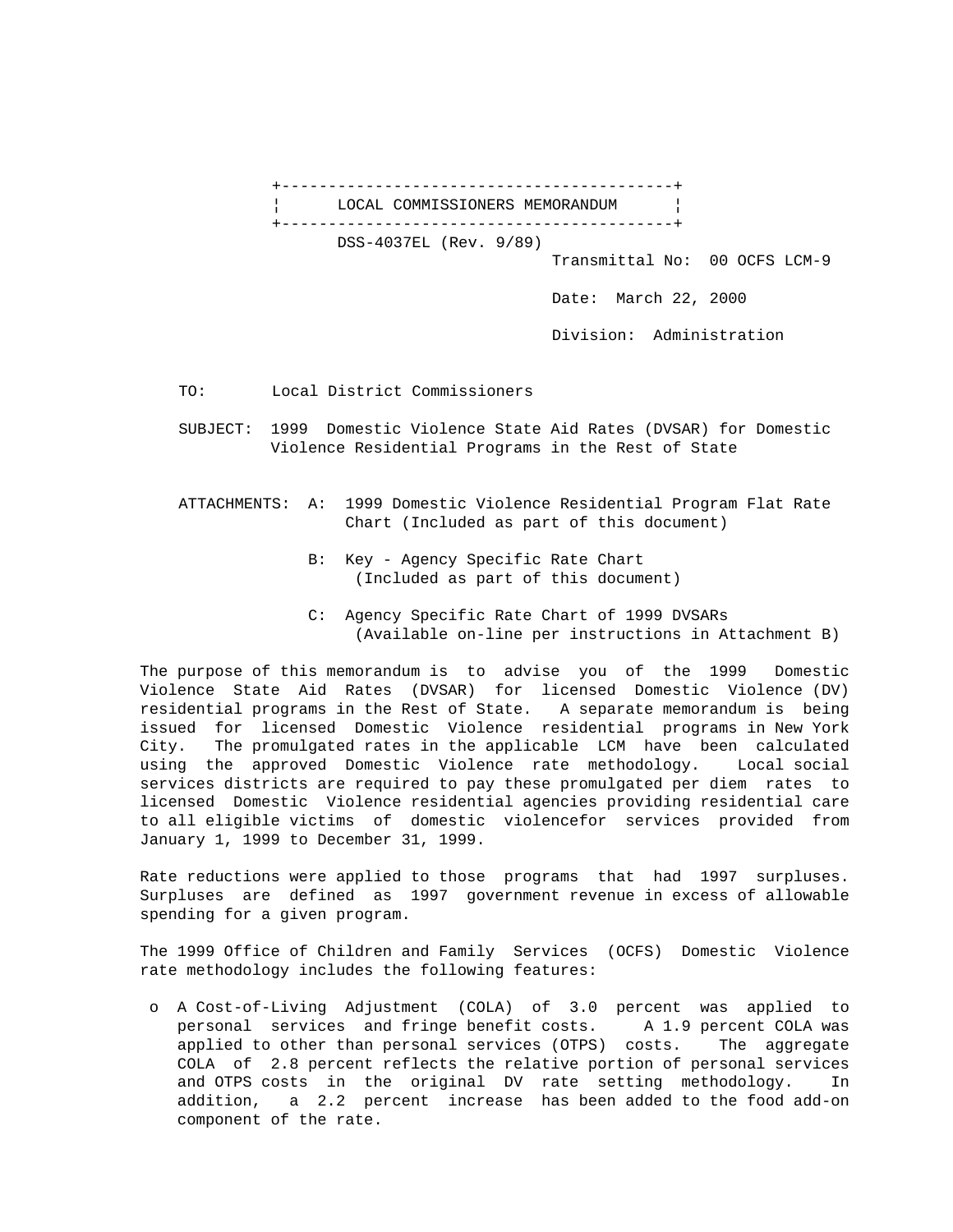Trans. No. 00 OCFS LCM-9 Page No. 2

 o The flat rates are based upon the regulatory requirements contained in 18 NYCRR 408 and are intended to promote the fiscal stability of Domestic Violence residential programs.

\_\_\_\_\_\_\_\_\_\_\_\_\_\_\_\_\_\_\_\_\_\_\_\_\_\_\_\_\_\_\_\_\_\_\_\_\_\_\_\_\_\_\_\_\_\_\_\_\_\_\_\_\_\_\_\_\_\_\_\_\_\_\_\_\_\_\_\_\_\_\_\_\_\_\_\_

- o Different rate levels have been established for Domestic Violence programs located in New York City and the Rest of State.
- o Flat rates are also based on program type/size: Domestic Violence Programs/Shelters with bed capacity of 20 or less; Domestic Violence Programs/Shelters with bed capacity of 21 or more; Domestic Violence Safe Dwellings; and Domestic Violence Safe Homes.
- o No rate adjustment increase will be allowed for any program which wishes to exceed the flat rate designated for a particular type of residential program in a specific geographical area. DV rate consultations will only be allowed if the promulgated state aid rate is not at the maximum flat rate level or the food add-on was inadvertently omitted.
- o New or expanding Domestic Violence residential programs will be allowed funding for start-up expenses if the resident county approves those expenditures. A start-up rate will be calculated and added to the program's DVSAR.
- o The per diem rates established by local districts prior to the establishment of the current State Domestic Violence rate methodology continue to be grandfathered-in where those rates were higher than the applicable DV flat rate. Affected programs will continue to receive either the grandfathered-in rate or the flat rate, whichever is higher, as the basis for determination of the 1999 DVSAR, unless program surpluses occurred in the base year.
- o The food add-on rate is to be negotiated between the residential program and the local social services district where the program is located. The DVSAR will be revised to include the food add-on when OCFS has been formally notified in writing. Thereafter, the food add-on will be included until otherwise notified. Notification to OCFS can be made by either the program (with documentation from the local district) or directly by the local district.
- o OCFS will continue the DVSAR rate policy of reducing future year per diem rates by the amount equal to the program's government revenue surplus calculated as a per diem amount in the base year.

 Copies of this information should be shared with Economic Security and Services Staff and Accounting Supervisors. If you have any questions, please contact Ms. Kathleen Murphy, at (518) 474-9732, (OA USER ID 89D148).

 $\overline{\phantom{a}}$  , and the state of the state of the state of the state of the state of the state of the state of the state of the state of the state of the state of the state of the state of the state of the state of the stat

 Melvin I. Rosenblat Deputy Commissioner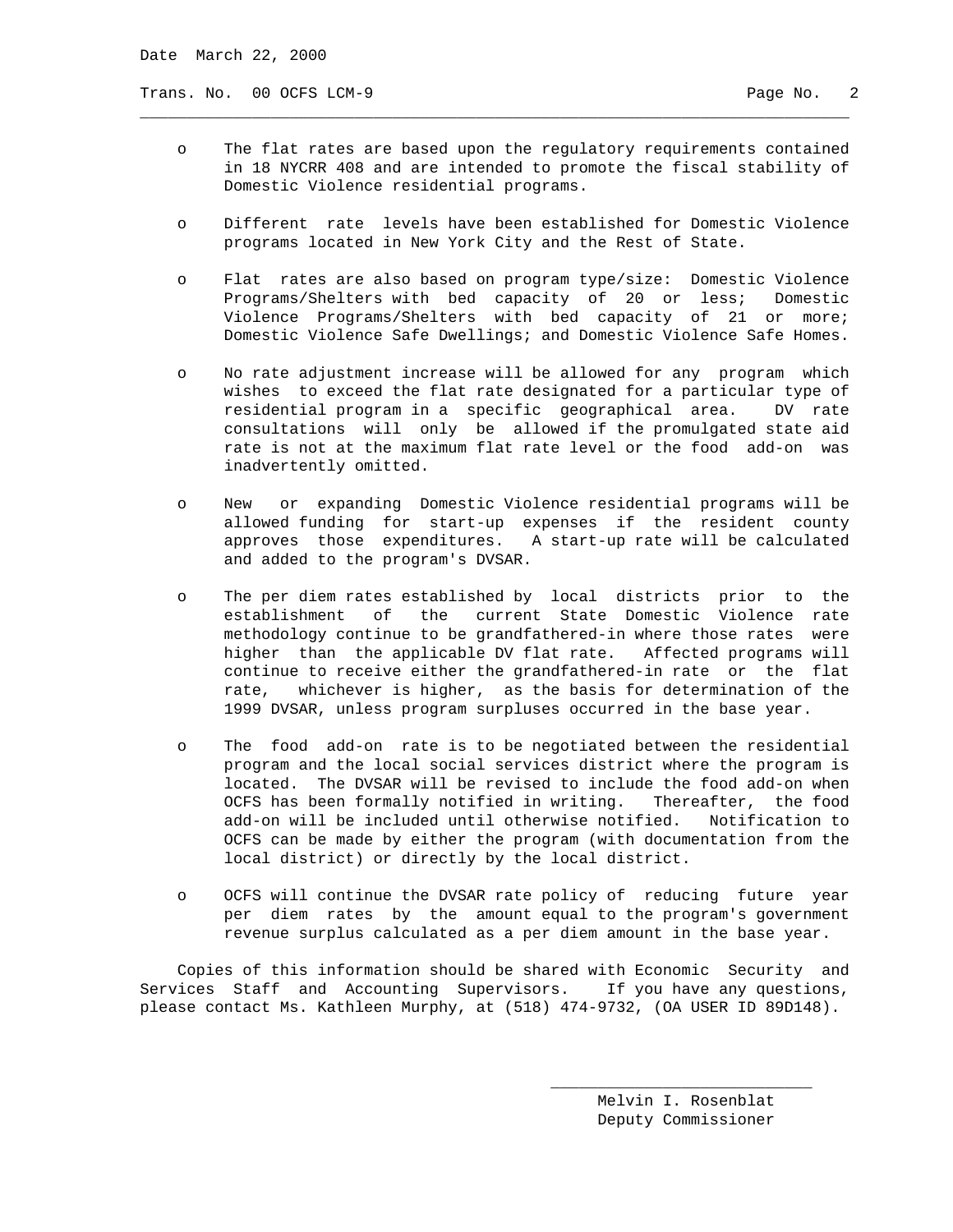## REST OF STATE\* DOMESTIC VIOLENCE RESIDENTIAL 1999 FLAT PER DIEM RATES

## REST OF STATE-BASED DOMESTIC VIOLENCE RESIDENTIAL PROGRAMS

## EFFECTIVE JANUARY 1, 1999 THROUGH DECEMBER 31, 1999

|                      | 20 Beds or Less | 21 Beds or More | Food Add-on |
|----------------------|-----------------|-----------------|-------------|
| DV PROGRAMS/SHELTERS | \$74.98         | \$62.04         | \$4.24      |
| DV SAFE DWELLINGS    | 58.70           | N/A             | 6.03        |
| DV SAFE HOMES        | 26.17           | N/A             | 6.03        |

 \* Rest of State includes all Domestic Violence Programs outside of New York City